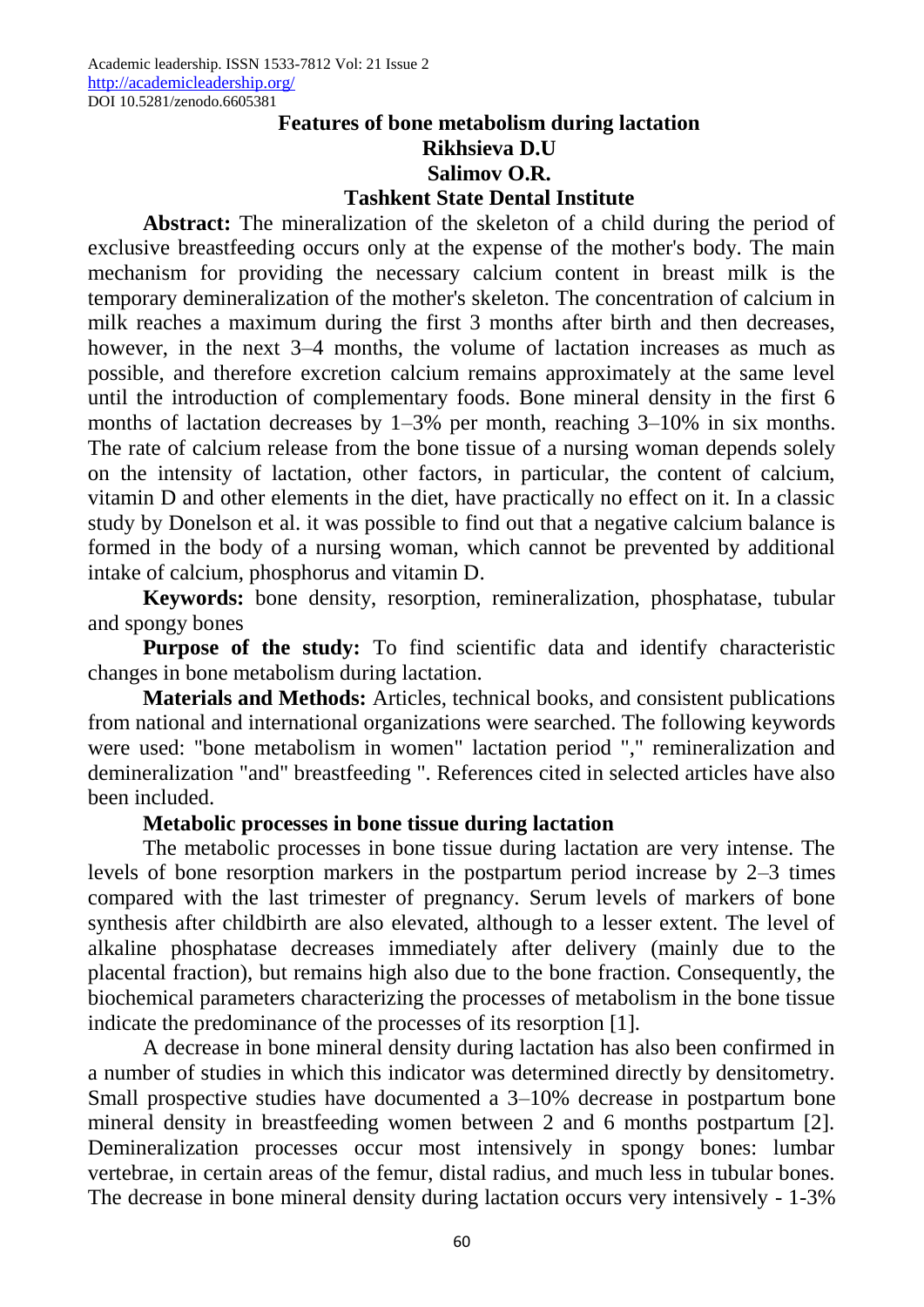Academic leadership. ISSN 1533-7812 Vol: 21 Issue 2 <http://academicleadership.org/> DOI 10.5281/zenodo.6605381

per month, which is quite a lot when compared with the loss of mineral density in postmenopausal women (1-3% per year). The microarchitectonics of bones changes: trabeculae become thinner, perforations appear in them. As the intensity of lactation decreases, these changes quickly regress [3].

Starting from the second half of the year after the birth of a child - from the moment non-dairy food is introduced into the baby's diet - demineralization of bone tissue stops, despite the fact that lactation continues. Bone mineral density gradually increases, reaching normal levels about 12 months after birth. Restoration of the calcium content in the bones occurs regardless of whether the mother continues to breastfeed or not, while in the case of continued lactation, remineralization occurs somewhat more slowly [4]. The degree of mineralization increases by 0.5–2% per month, which significantly exceeds the rate typical for the treatment of osteoporosis. Restoration of bone mineral density occurs unevenly; The tubular bones remineralize the fastest, while the density of cancellous bones, in particular the lumbar vertebrae, remains low the longest [5].

## **Remineralization and demineralization of bones during lactation**

The mechanisms that promote active bone remineralization and are activated from the moment the volume of lactation decreases have already been partly mentioned earlier. First of all, with a decrease in the volume of lactation, calcium excretion with milk decreases (at the maximum volume of lactation (1 liter/day), about 200 mg of calcium is excreted from the mother's body) [6].

At the same time, calcium absorption from the mother's alimentary canal is enhanced.

In rare cases during lactation, more pronounced than normal demineralization of skeleton occurs. It is believed that it is caused by an increased level of PTHrP due to hypersecretion of this peptide in the mammary glands during their hyperplasia, although these changes completely regress after the end of lactation [9]. Another cause of lactation-associated osteopenia may be, as in the case of osteopenia during pregnancy, low bone mineral density even before conception [10].

## **Features of the regulation of mineral metabolism during lactation**

During lactation, PTH-like peptide regulates calcium resorption from the maternal skeleton, calcium reabsorption in the renal tubules, and correlates negatively with serum PTH and positively with ionized calcium [11].

Increased calcium reabsorption by the kidneys persists throughout the entire period of complementary feeding and for some time after the complete cessation of lactation [7].

Experimental studies have shown that a possible mechanism for intensive restoration of bone density is the rapid apoptosis of osteoclasts immediately after the cessation of lactation and a significant increase in the number of osteoblasts formed from progenitor cells that multiply rapidly [8].

In rare cases, during lactation, more pronounced than normal demineralization of the skeleton occurs. It is believed that it is caused by an increased level of PTHrP due to hypersecretion of this peptide in the mammary glands during their hyperplasia, although these changes completely regress after the end of lactation [9]. Another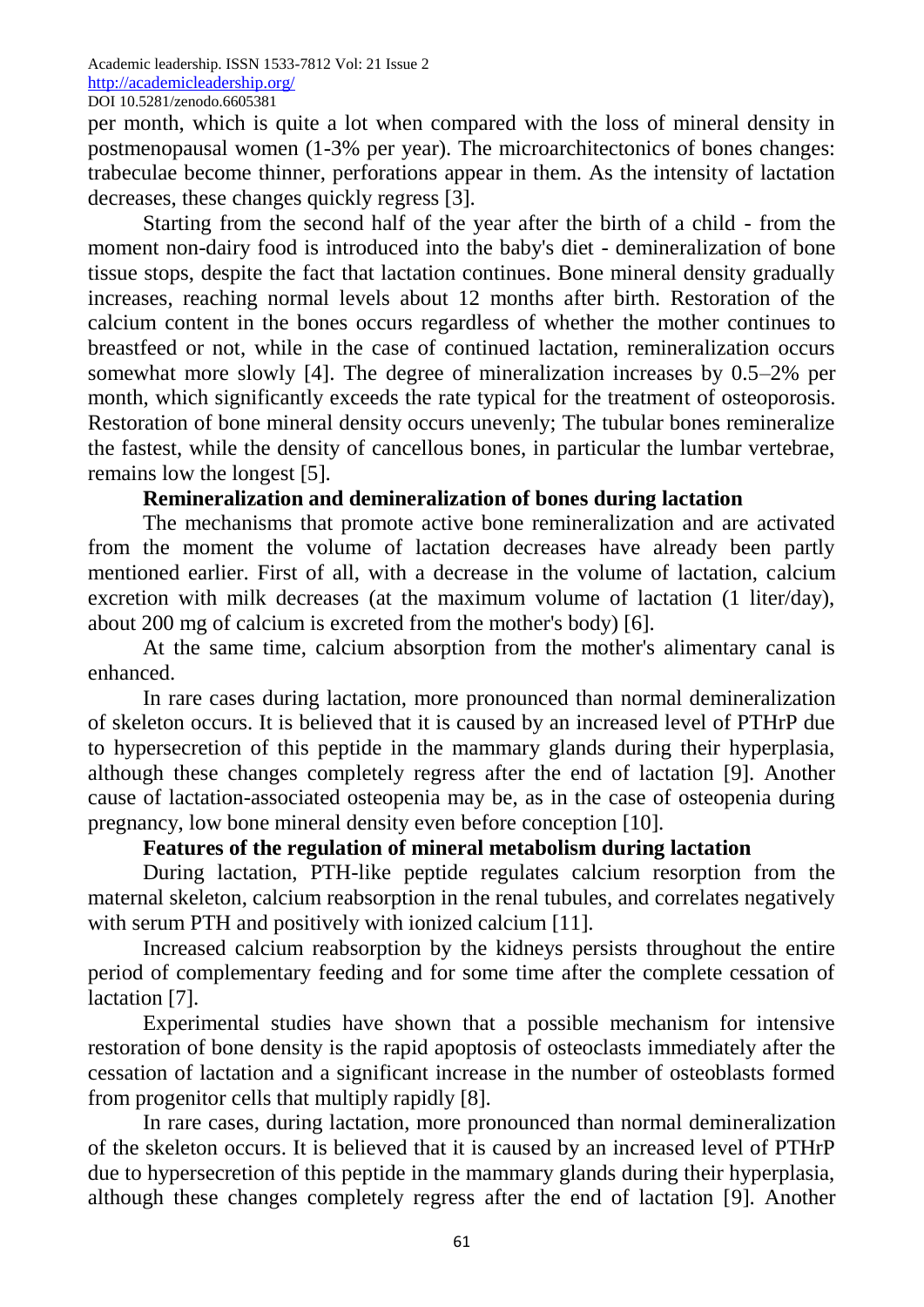Academic leadership. ISSN 1533-7812 Vol: 21 Issue 2 <http://academicleadership.org/>

DOI 10.5281/zenodo.6605381

cause of lactation-associated osteopenia may be, as in the case of osteopenia during pregnancy, low bone mineral density even before conception [10].

## **Features of the regulation of mineral metabolism during lactation**

During lactation, PTH-like peptide regulates calcium resorption from the maternal skeleton, calcium reabsorption in the renal tubules, and correlates negatively with serum PTH and positively with ionized calcium [11].

A special role in the regulation of calcium-phosphorus metabolism belongs to vitamin D. Vitamin D is a hormone of secosterol, which is present in the human body in endogenous (vitamin D3) and exogenous (vitamin D2) forms. The endogenous form of vitamin D, cholecalciferol (vitamin D3), is synthesized in the skin from the cholesterol metabolite 7-dehydrocholesterol under the influence of ultraviolet radiation. Vitamin D3 is also available in oral supplements. The exogenous form of vitamin D (vitamin D2) (ergocalciferol) is produced by ultraviolet irradiation of the plant styrene ergosterol and is available from plant foods. Both forms of vitamin D undergo further metabolism. Vitamin D metabolites circulate in the blood via specific vitamin D binding proteins. Vitamin D3 and vitamin D2 are present in humans in a ratio of approximately 2:1. In the kidney, vitamin D is also converted to 24 hydroxylated metabolites, which are generally inactive but may have unique effects on chondrogenesis and intramembranous ossification. Many of the effects of vitamin D metabolites are mediated by nuclear receptors or by effects on target cell membranes. In the liver, vitamin D is converted by hydroxylase to 25 hydroxyvitamin D, the main form of vitamin D [12]. Thus, serum 1,25 dihydroxyvitamin D levels are the best indicator of overall vitamin D status. In the proximal tubule of the kidney, 25-hydroxyvitamin D is hydroxylated to form 1,25 dihydroxyvitamin D, the most active form of the hormone. The animal form is represented by 1,25-dihydroxycholecalciferol [1,25(OH)2D3]. This hydroxylation step is activated by several factors, the most important of which are PTH and low concentrations of calcium, phosphorus, and 1,25-dihydroxyvitamin D itself. The 1 alpha-hydroxylase that mediates this conversion in the kidney is also produced in the placenta and keratinocytes. The normal serum concentration of 1,25 dihydroxyvitamin D is about 20–60 pg/mL. The kidney can also convert 25 hydroxyvitamin D to 24,25-dihydroxyvitamin D. The content of this metabolite is 100 times greater than that of 1,25-dihydroxyvitamin D, but its biological role is unclear. Some researchers suggest that this breakdown product does not have any important biological effects, others believe that it is involved in chondrogenesis and bone formation, especially intramembranous structures. Vitamin D and its metabolites are inactivated in the liver by conjugation with glucuronides or sulfates and oxidation of their side chains. Mutations in the 24-hydroxylate enzyme have recently been shown to cause hypercalcemia and hypercalciuria in children and adults [13]. In this state, the level of 1,25-dihydroxyvitamin D is elevated due to insufficient metabolism of 1,25(OH)2D [13]. The biological effects of vitamin D and its mechanism of action are as follows. Vitamin D mediates its biological effects through the nuclear hormone receptor, the vitamin D receptor (VDR) [14]. The receptor binds many vitamin D metabolites, which reflects their biological effects, and therefore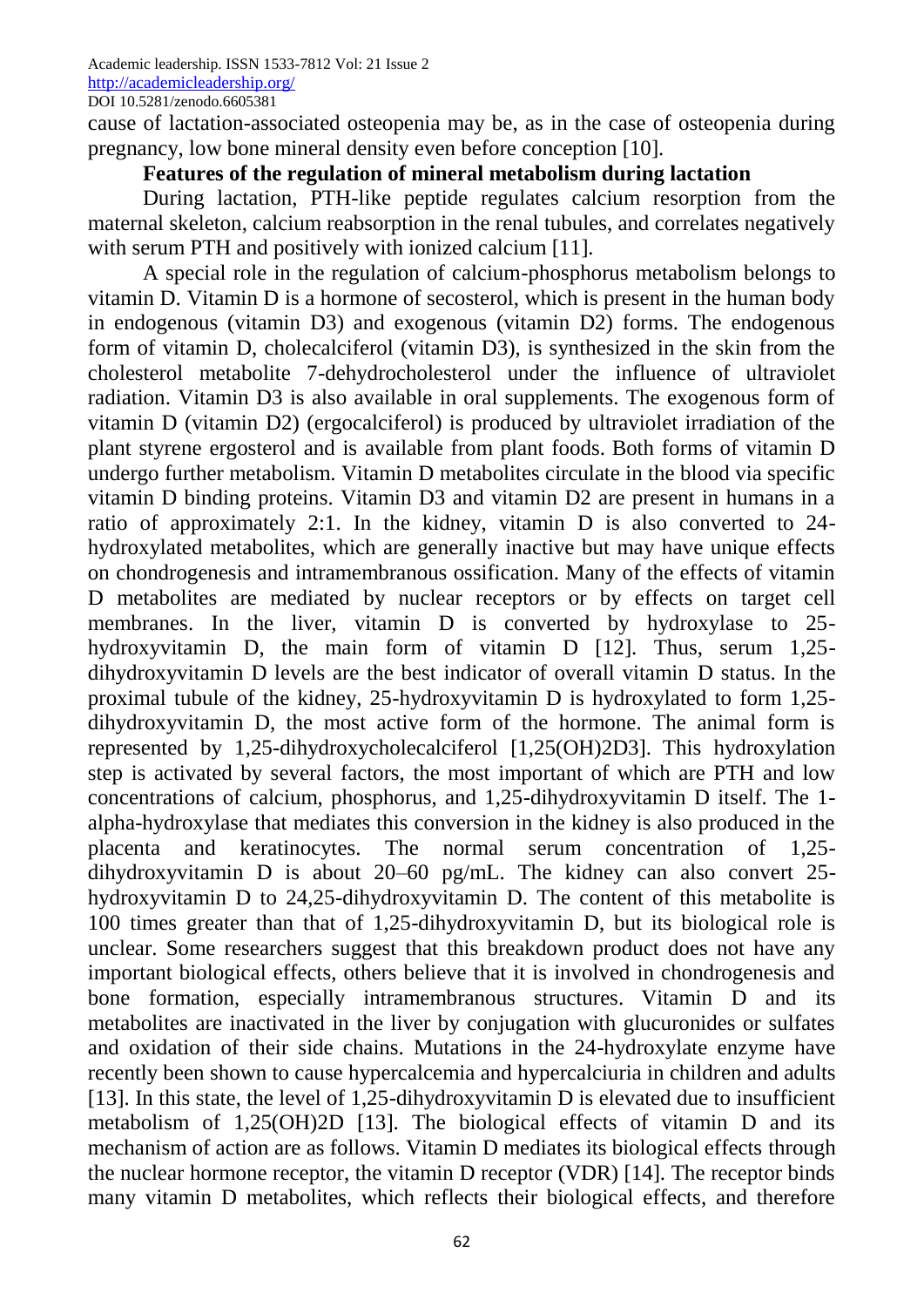Academic leadership. ISSN 1533-7812 Vol: 21 Issue 2 <http://academicleadership.org/> DOI 10.5281/zenodo.6605381

1,25-dihydroxyvitamin D has the highest affinity for the receptor. VDR regulates gene transcription by homodimerization and heterodimerization with the retinoic acid receptor. The complex binds to target DNA sequences and regulates the transcription of several genes important in directing vitamin D to calcium and skeletal metabolism and its various biological effects. Vitamin D metabolites, as well as other steroid hormones, can act through the membrane receptor to cause rapid changes in calcium flux in the cell. Vitamin D increases intestinal calcium absorption, primarily in the jejunum and ileum, by increasing calcium absorption across the enterocyte boundary membrane. To do this, vitamin D induces calcium-binding calbindins, which are involved in the transport of calcium through the cell, and through its action on the membrane structures that transport calcium; it promotes the outflow of calcium from the basolateral side of the enterocyte. Initially, the effect of vitamin D on intestinal calcium absorption lasts for several minutes, so the effect of vitamin D on intestinal calcium transport may also be mediated by a membrane non-genomic receptor. As a result, the efficiency of intestinal transport of calcium is increased. In vitamin D deficiency, only 10–15% of dietary calcium is absorbed by the gastrointestinal tract, but with sufficient vitamin D, about 30% of dietary calcium is absorbed. During pregnancy and lactation, elevated circulating concentrations of 1,25 dihydroxyvitamin improve intestinal absorption of calcium by 50–80%. Vitamin D also regulates skeletal metabolism via the RANK pathway, and 1,25 dihydroxyvitamin D also increases the efficiency of dietary phosphorus absorption by about 15–20%. Conclusions: Therefore, moderate bone demineralization during lactation is not a disease, but only a reliable mechanism for ensuring sufficient calcium in breast milk. This process is completely reversible, does not pose a danger to the mother's body and is fully compensated for up to about a year after the birth of the child, even if the mother continues to breastfeed.